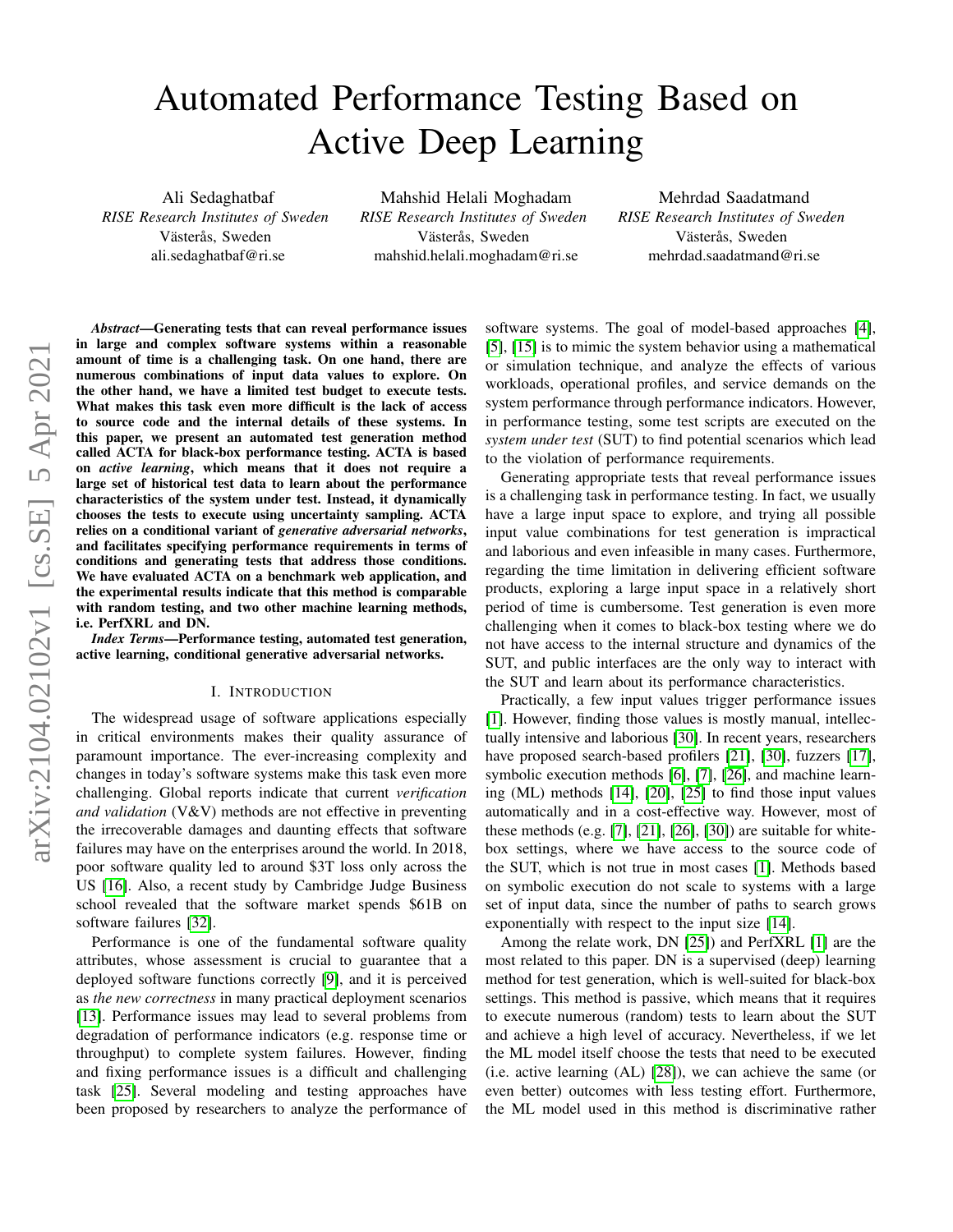than being generative. In fact, given a set of random tests, this model can distinguish between positive and negative tests. So, after training the model, we still need to generate several random tests and use the model to find some positive ones. By *positive* we mean tests that can impose resource-intensive computations on the SUT and degrade its performance. As a reinforcement learning method, PerfXRL supports only discrete input variables, whereas most systems have continuous input variables (e.g. speed and position) whose discretization may lead to state space explosion.

In this paper, we consider automatic and efficient test generation as a semi-supervised learning problem where the goal is to learn combinations of input values that can be used to generate positive performance tests. We assume a black-box setting where we have access to (1) the set of input parameters and the range of possible values for each, and (2) a test driver for test execution, which is supplied with a test oracle to determine whether the executed tes was positive or negative. To solve this problem, we propose an active deep learning (ADL) method called *ACtive learning for Test Automation* (ACTA), which relies on *conditional generative adversarial networks* (CGANs) [\[22\]](#page-8-17) for learning about the performance of the SUT and generating positive tests for it. GANs [\[10\]](#page-8-18) are deep neural networks that can be trained to generate new plausible examples for a given dataset, and CGANs are a variant of GANs that facilitate generating samples conforming to a set of conditions. In ACTA we take advantage of CGANs to generate positive tests that address the performance requirements specified as conditions. ACTA uses uncertainty sampling [\[28\]](#page-8-16) to choose tests whose execution reveals information about the SUT that is more useful for updating the CGAN model. Our experimental results confirm the good performance of ACTA in comparison to DN, PerfXRL and random testing. In summary, the contributions of this paper include the following:

- ACTA as a fully-automated and ADL-based method for cost-effective performance test generation is introduced,
- the architecture of the CGAN and the AL sampling scenario are elaborated,
- the algorithms for training the ADL model and generating positive tests are explained,
- the practicality of ACTA is illustrated through a case study on a benchmark web application, and
- the ease of adapting ACTA to DevOps is demonstrated.

The rest of the paper is organized as follows. Some background information about AL and CGANs is provided in Section [II.](#page-1-0) An overview of ACTA is presented in Section [III,](#page-2-0) and the experimental results are detailed in Section [IV.](#page-3-0) The adaptability of ACTA to DevOps is demonstrated in Section [V.](#page-5-0) Section [VI](#page-6-0) is dedicated to discussion about the related work, and, finally some concluding remarks and future directions are pointed out in Section [VII.](#page-7-1)

# II. BACKGROUND

# <span id="page-1-0"></span>*A. Active Learning*

Active Learning (AL) [\[28\]](#page-8-16) is a sub-field of semi-supervised learning, where a small amount of unlabeled data is selected for labeling in an iterative and cost-effective manner. In fact, AL is suitable for situations that data labeling is expensive or difficult. AL algorithms typically involve a query scenario and use some query strategy to identify the unlabeled data that are more informative if labeled. Query scenarios include membership query synthesis, pool-based sampling, and streambased sampling [\[28\]](#page-8-16). In the first scenario, new data instances are generated from the uncertainty region of the classifier. In the other scenarios, instances are sampled either from a data pool or a data stream. Query strategies include uncertainty sampling, query-by-committee, variance reduction, etc [\[28\]](#page-8-16).

In this paper we follow the pool-based sampling scenario and use uncertainty sampling as the query strategy. Uncertainty sampling is among the simplest and most popular query strategies where an active learner queries the instances about which it is least certain how to label. To detect the instances with least certainty, the *least confidence* (LC) measure is used, which can be formulated as follows [\[28\]](#page-8-16):

<span id="page-1-2"></span>
$$
x_{LC} = \underset{x}{\operatorname{argmax}} 1 - P_{\theta}(y^*|x) \tag{1}
$$

where  $x_{LC}$  is the instance with the least confidence about its class, and  $y^*$  is the highest posterior probability predicted by model  $\theta$ . Margin sampling [\[27\]](#page-8-19) and entropy [\[29\]](#page-8-20) are other uncertain sampling strategies typically used in AL methods.

# <span id="page-1-1"></span>*B. Conditional Generative Adversarial Networks*

Generative Adversarial Networks (GANs) [\[10\]](#page-8-18) are deep neural networks that can be trained to generate new plausible examples for a given dataset. Each GAN model consists of two neural networks called *generator* and *discriminator* that contest with each other in a zero-sum game. Generator synthesizes new candidates with the goal of fooling the discriminator such that it thinks the synthesized candidates are real ones, and discriminator evaluates each input candidate with the goal of detecting whether it's real or synthetic. After training, discriminator is discarded and generator can be used to generate realistic candidates. Since their introduction, GANs have been used widely in several application domains e.g. video games, fashion modeling and astronomy. They are originally well-suited for unsupervised learning applications. However, they have been also successfully applied to (semi- )supervised learning and reinforcement learning.

Conditional GANs (CGANs) [\[22\]](#page-8-17) are a type of GANs that can generate candidates conforming to some conditions. These conditions may be expressed as class labels, which make GANs applicable to supervised learning. Conditions are usually modeled by an additional linear layer in CGANs. The general architecture of a CGAN is presented in Figure [1.](#page-2-1) In this figure, the generator model transforms each input vector  $< f_1, f_2, ..., f_n >$  to a candidate vector  $< cf_1, cf_2, ..., cf_n >$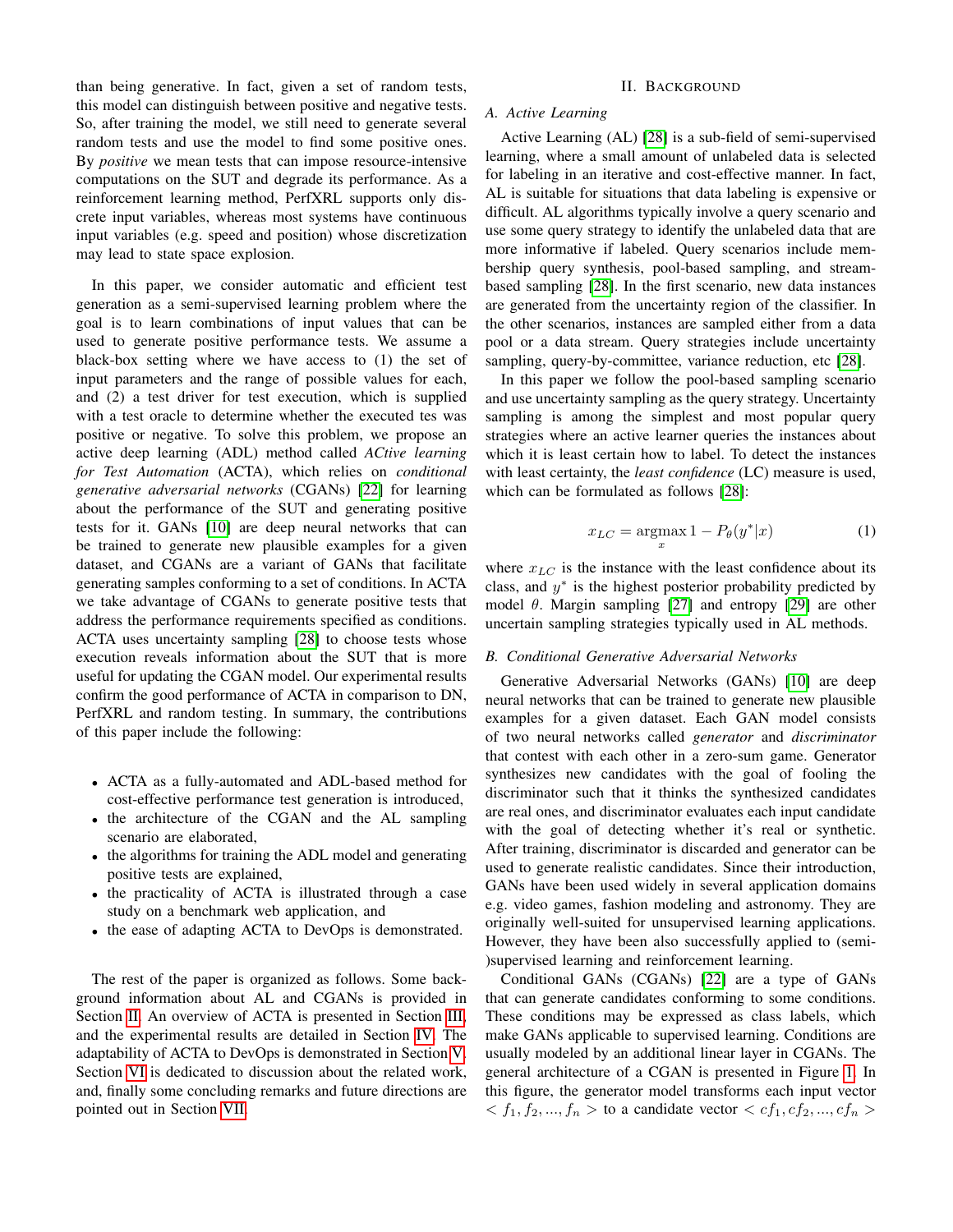considering the conditions specified in the condition vector  $\langle c_1, c_2, ..., c_m \rangle$ . The discriminator model then generates a Boolean variable co indicating whether the candidate vector conforms to the conditions in the condition vector.

<span id="page-2-1"></span>

Fig. 1: CGANs.

Loss and accuracy are the metrics typically used to evaluate the performance of neural network models. However, these metrics are not applicable to GANs and their variants. In other words, we can not use these metrics to determine when to stop training a CGAN model. *Frechet joint distance* (FJD) [\[8\]](#page-8-21) is a quantitative metric recently proposed to evaluate the performance of CGANs. This metric is an extension of the well-known *Frechet inception distance* (FID) metric [\[12\]](#page-8-22) proposed for GANs. FJD and makes FID applicable to conditional generation settings.

# III. ACTA

<span id="page-2-0"></span>In this section, we elaborate the proposed ADL method for generating positive tests. An overview of ACTA is presented in Figure [2.](#page-3-1) Accordingly, in each iteration new tests are generated by the generator model, which submits them to the discriminator model for classification. The discriminator model is a binary classifier that tries to distinguish real tests from synthetic tests generated by the generator model. Each input of the discriminator model is labeled with a coding representing the performance requirement that the test targets. This label is embedded as a condition in the discriminator model (see Section [II-B](#page-1-1) for more details about conditions in CGANs). Indeed, a trained CGAN model can be easily used to generate tests that challenge a specific performance requirement.

In the next step, ACTA uses the LC measure (see Equation [1\)](#page-1-2) to divide the classified tests into two groups based on the prediction confidence of the discriminator model. Certainly, the group with low confidence includes tests with high uncertainty about whether they are real and executed or synthetic. This group is then sent to the test driver for execution on the SUT. The group with high confidence together with the tests executed on the SUT are then exploited to fine-tune the discriminator model. By using both executed and labeled tests for training the discriminator model, not only its classification accuracy will be improved (through the knowledge learned by interacting with the SUT), but also it will learn more robust features through self-training [\[31\]](#page-8-23).

# <span id="page-2-2"></span>*A. CGAN Architecture*

As mentioned above, ACTA relies on a CGAN model to learn about the SUT and generate appropriate performance tests to be executed on the SUT. Both the generator and discriminator models in this CGAN are fully-connected deep neural networks. In the following sub-sections we provide more details about the architecture of each of these networks and how they form a CGAN model.

*1) Generator Model:* The generator model is responsible for generating new tests by sampling from the input space i.e. a set of input variables including SUT's configuration parameters, method/service IDs and their input parameters. The input variables are represented as a tuple of integer or floating point numbers. The generator model takes as input random tests (formed by sampling from the input space), such that to each test a random label is assigned. Then it tries to transform them to tests that the discriminator model cannot distinguish from real tests. The architecture of the generator model consists of an embedding layer, two hidden layers and one output layer. The purpose of the embedding layer is to turn labels into dense vectors of fixed size 10. Each hidden layer is a fully-connected layer with 128 neurons and a *ReLU* activation function. The output layer is also fully-connected and has a *Tanh* activation function.

*2) Discriminator Model:* The discriminator model is responsible for classifying the input tests to fake and real groups. The architecture of this model is similar to that of the generator model, except that it adds a flatten layer before the output layer and the output layer uses a *Sigmoid* activation function.

The discriminator model uses *binary cross-entropy* as the loss function and *Adam* optimizer with a learning rate of 10<sup>−</sup><sup>4</sup> for updating the network weights. Adam optimizer is an efficient extension of stochastic gradient decent specifically designed for deep neural networks.

*3) CGAN Formation:* The CGAN model can be defined as a combination of the generator model and the discriminator model such that the discriminator model is added on top of the generator model. The CGAN model is actually responsible for updating the weights of the generator model based on the classification errors made by the discriminator model. So, the generator model does not update itself. The CGAN model also uses *binary cross-entropy* as the loss function and *Adam* optimizer with a learning rate of  $10^{-4}$ .

# *B. Test Execution*

ACTA is fully automated and does not require any prior knowledge about the internals of SUT for test execution. Instead, it requires the performance requirements, the value domains of input test data and an API to call the test driver and get the test output from the test oracle. Only the tests that the discriminator model is uncertain about their fakeness, will be executed on the SUT during the CGAN training phase (see Section [III-C](#page-3-2) for more details). This would reduce the testing effort in comparison to methods based on random testing and passive learning.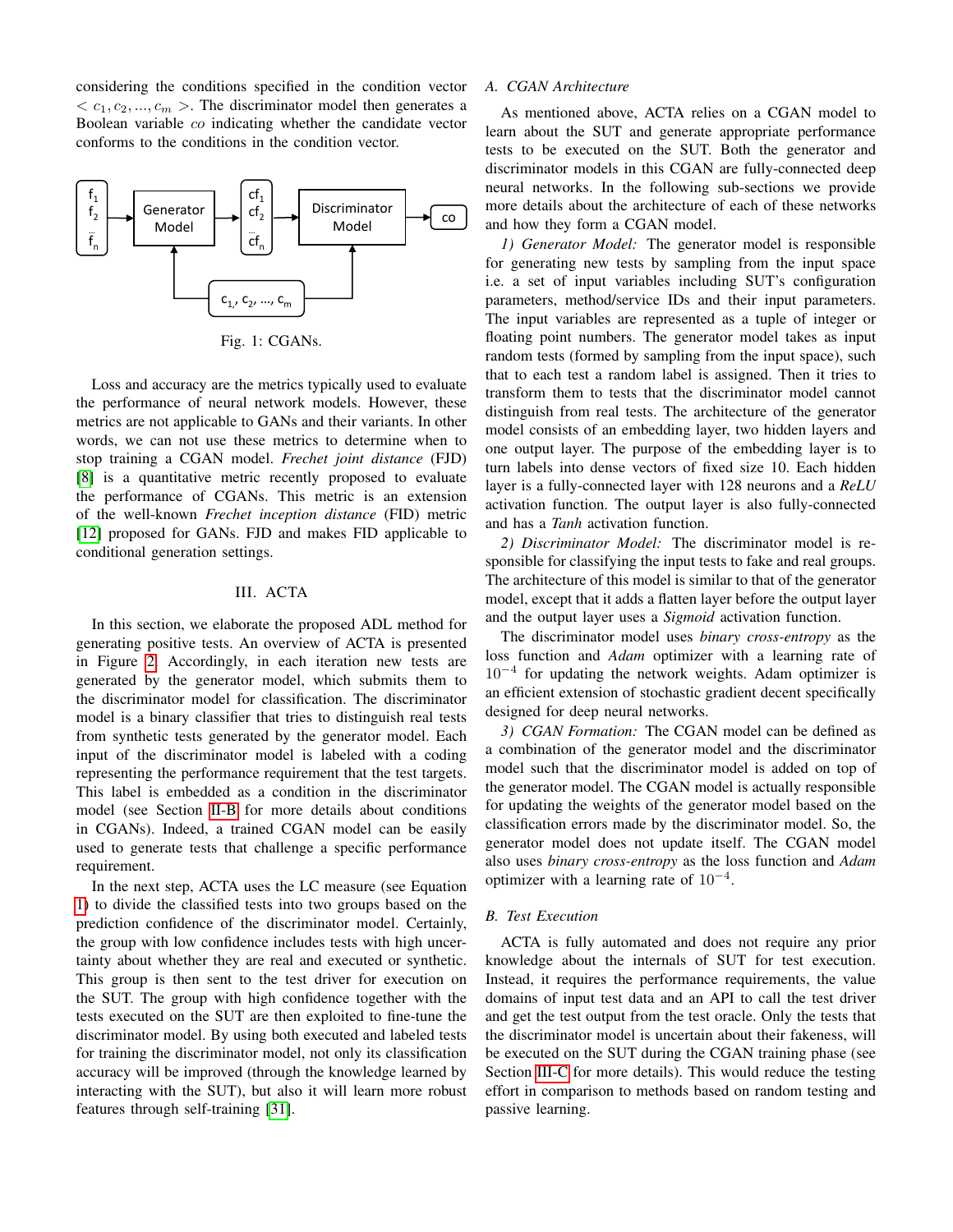<span id="page-3-1"></span>

Fig. 2: An overview of ACTA .

# <span id="page-3-2"></span>*C. CGAN Training*

Algorithm [1](#page-3-3) formalizes the CGAN training steps. In lines 1-5 the algorithm builds the CGAN model based on the architectures explained in Section [III-A,](#page-2-2) and initializes the sets of labeled and executed tests to empty sets. The training loop of the algorithm is outlined in Lines 6-20. After each iteration, the FJD measure (see Section [II-B\)](#page-1-1) is evaluated on the candidate tests synthesized by the generator, and the loop is repeated as long as the FJD value is higher than a given threshold.

After training the discriminator, the generator model generates new tests by sampling from the input space and assigning a random label to each generated test. The new tests are then submitted to the discriminator model for classification. The classification errors made by the discriminator model are then used to update the weights of the generator model (line 11). Next, the classified tests are ranked based on the confidence in their most likely class (we have two classes: fake and real), and the ones with the least confidence are submitted to the test driver for execution on the SUT (lines 12-17). The maximum number of executed tests is determined by the test budget.

# *D. Test Generation*

After training the CGAN, the discriminator model can be discarded, and we can use the generator model to generate positive tests that violate a specific performance requirement. The test generation steps are elaborated in Algorithm [2.](#page-4-0) This algorithm takes as input the target requirement and the desired size of the test suite. Then, it generates new tests iteratively by asking the generator model to make predictions with respect to the given requirement. It is possible that repetitive tests are generated since the generator model cannot guarantee the uniqueness of each generated test. Also, since the generator model is not 100% accurate, there is no guarantee that all of the generated tests are positive.

# Algorithm 1: AL algorithm for training the CGAN

- Input: InputSpace, PerfReqs, TestBudget <sup>1</sup> Gen = new GeneratorModel(PerfReqs);
- <sup>2</sup> Disc = new DiscriminatorModel(PerfReqs);
- $3 \text{ CGAN} = \text{new CGAN}(\text{Gen, Disc});$
- 4 ExecutedTests =  $\emptyset$ ;
- 5 LabeledTests =  $\emptyset$ ;
- 6 do
- 7 | UncertainTests =  $\emptyset$ ;
- <sup>8</sup> Disc.train(ExecutedTests ∪ LabeledTests);
- <sup>9</sup> CandidateTests = Gen.synthesize(InputSpace);
- 10 | ClassifiedTests = Disc.classify(CandidateTestS); <sup>11</sup> CGAN.updateGen();
- 12 while  $|UncertainTests| < TestBudget$  do
- 13 | LowConfTest =  $findLC(ClassifiedTests);$
- 14 | UncertainTests.add(LowConfTest);
- $15$  end <sup>16</sup> TestDriver.execute(UncertainTests);
- <sup>17</sup> ExecutedTests = ExecutedTests ∪
	- TestOracle.outcome();
- <sup>18</sup> CertainTests = ClassifiedTests UncertainTests;
- <sup>19</sup> LabeledTests = LabeledTests ∪ CertainTests; 20 while  $FJD(CandidateTests, Executed Tests) >$
- <span id="page-3-3"></span> $FJD\_Thr;$ <sup>21</sup> save(CGAN);

#### IV. EVALUATION

<span id="page-3-0"></span>To examine the practicality of ACTA and compare its performance and accuracy to other state-of-the-art methods, we implemented a prototype of ACTA and performed some experiments on a web application called RUBiS [\[3\]](#page-8-24). This application provides a core implementation for an auction website, and it has been widely used as a benchmark application for performance analysis in academia. In the following, we provide details about the implementation, the setup of the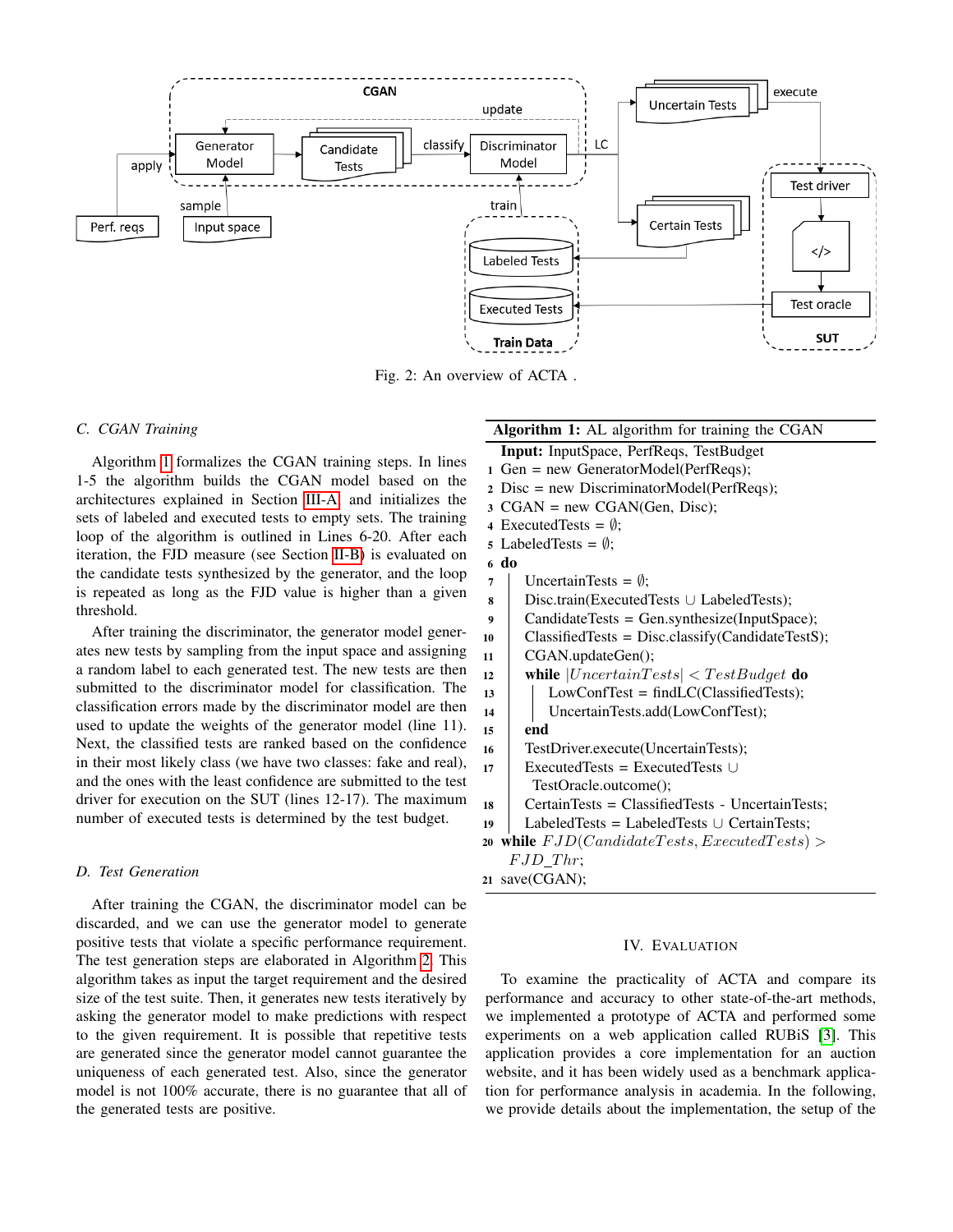| <b>Algorithm 2:</b> Algorithm for generating positive tests |  |  |  |  |  |  |  |  |  |
|-------------------------------------------------------------|--|--|--|--|--|--|--|--|--|
| targeting a specific performance requirement                |  |  |  |  |  |  |  |  |  |

| <b>Input:</b> PerfReq, Size          |  |  |  |  |  |
|--------------------------------------|--|--|--|--|--|
| <b>Output:</b> goodTCs               |  |  |  |  |  |
| 1 TestSuite = $\emptyset$ ;          |  |  |  |  |  |
| $2 \text{ CGAN} = \text{loadCGAN}$ : |  |  |  |  |  |
| $3 \text{ Gen} = \text{CGAN.Gen};$   |  |  |  |  |  |
| 4 while $ Test Suite  < Size$ do     |  |  |  |  |  |
| $5$   Test = Gen.predict(PerfReq);   |  |  |  |  |  |
| 6   TestSuite.add(Test);             |  |  |  |  |  |
| 7 end                                |  |  |  |  |  |
|                                      |  |  |  |  |  |

<span id="page-4-0"></span>experiments and the outcomes.

#### *A. Implementation*

ACTA is implemented using Python 3.6 and on top of the TensorFlow platform. TensorFlow is a popular ML platform supplying efficient implementations for various machine learning algorithms. To interact with the SUT, the Python program relies on an interface including a method for executing the tests generated by the CGAN model, a method for receiving the test results and recording them in the train dataset, and two methods for pre-processing and post-processing the test data. The pre-processing method transforms the SUT data to a format suitable for the CGAN model, and the post-processing method transforms the data generated by the CGAN model to the input format of the SUT. The implemented CGAN model expects floating point data in range  $[-1, 1]$ , which may differ from what expected by the SUT. Furthermore, the SUT may have categorical or integer inputs, which need to be converted to floating point values before being processed by the CGAN model. The categorical data (if any) need to be first converted to integers, and then to floating point.

#### <span id="page-4-3"></span>*B. Experiment Setup*

To host the front-end of RUBiS, we used an Apache 2.4.46 web server with PHP 7.3.21, and MySQL 5.7.31 was also used as the back-end database. For performance analysis, we were interested to measure the elapsed execution time  $t_e x e$  on each executable test with a maximum threshold of 1 second. Since we have only one performance requirement, the tests processed by the CGAN model are labeled with either 1, meaning that their execution time is more than 1 second, or 0 otherwise. Apparently, we are interested to generate tests with label 1. To make our results comparable with the recent work, we made the same assumptions as in [\[1\]](#page-7-0) [\[25\]](#page-8-4). We defined a test template as a sequence of the three HTTP requests listed in Listing [1.](#page-4-1)

<span id="page-4-1"></span>/ SearchItemsByRegion.php?category=CID  $\&$ category Name= $CN & region = RID$ / View Item . php? item Id=IID / ViewUserInfo.php?userId=UID

To become executable, this template requires values for four variables i.e. CID, RID, IID and UID. In [\[1\]](#page-7-0) [\[25\]](#page-8-4), the following value ranges are considered for these variables:  $[1, 20]$ ,  $[1, 62]$ ,  $[1, 50]$ , and  $[1, 50]$  respectively, which leads to 3,100,000 value combinations. Similar to [\[1\]](#page-7-0) [\[25\]](#page-8-4), we injected 20 uniform bottleneck clusters among these combinations, such that each bottleneck would increase the elapsed execution time of the corresponding test by five seconds. At the end, there were 292095 combinations with bottlenecks, which were labeled with 1. After preparing the dataset, we designed four experiments, one based on passive learning and three others based on AL. Table [I](#page-4-2) presents the total number of tests, and the quantity of tests with bottlenecks (b-tests). In all of the experiments, the batch size for training the CGAN was 64, so the number of sampling steps per each epoch could be easily calculated for each experiment by dividing the dataset size by 64.

TABLE I: Experiments

<span id="page-4-2"></span>

| <b>Experiment</b> | # tests   | # b-tests | Epoch size |
|-------------------|-----------|-----------|------------|
|                   | 3.100,000 | 292095    | 48437      |
|                   | 1,000,000 | 73565     | 15372      |
| 2                 | 500,000   | 26133     | 7812       |
|                   | 100,000   | 7474      | 1562       |

#### *C. Experiment 1: Passive Learning*

In the first experiment we trained the CGAN model with the prepared dataset and analyzed its accuracy in generating tests that had bottlenecks (i.e. positive tests). In each training step, a batch of 64 tests was selected to train the discriminator model. This batch included 32 real and randomly selected tests from the input dataset and 32 fake tests generated by the generator model. For simplicity and intuitiveness, we did not use FJD to measure accuracy. Instead, we asked the generator model to synthesize 100 positive tests at the end of each training step, and evaluated the accuracy of the model by comparing the outputs with the b-tests stored in the dataset. The stopping criterion for the training process was reaching an accuracy of 96%. Figure [3](#page-5-1) reports the number of generated positive tests with respect to the number of training steps. Accordingly, we could reach a model with 50%, 80% and 96% accuracy in the first epoch and after 85, 2925 and 24377 training steps respectively. These results indicate that the CGAN model can learn the distribution of the injected bottleneck clusters fast. However, if we look at the values of *mean* and *standard deviation*, we notice significant changes in the accuracy of the CGAN model during the training process. But, as we proceed in the training process, the model becomes more stable and undergoes fewer updates.

#### <span id="page-4-4"></span>*D. Experiments 2-4: Active Learning*

In the AL experiments, only a portion of the dataset was available for the prototype implementation initially. For example, the first 1,000,000 records were available for the first experiment (see Table [I\)](#page-4-2). All of the AL experiments used the same implementation of Algorithm [1,](#page-3-3) and the batch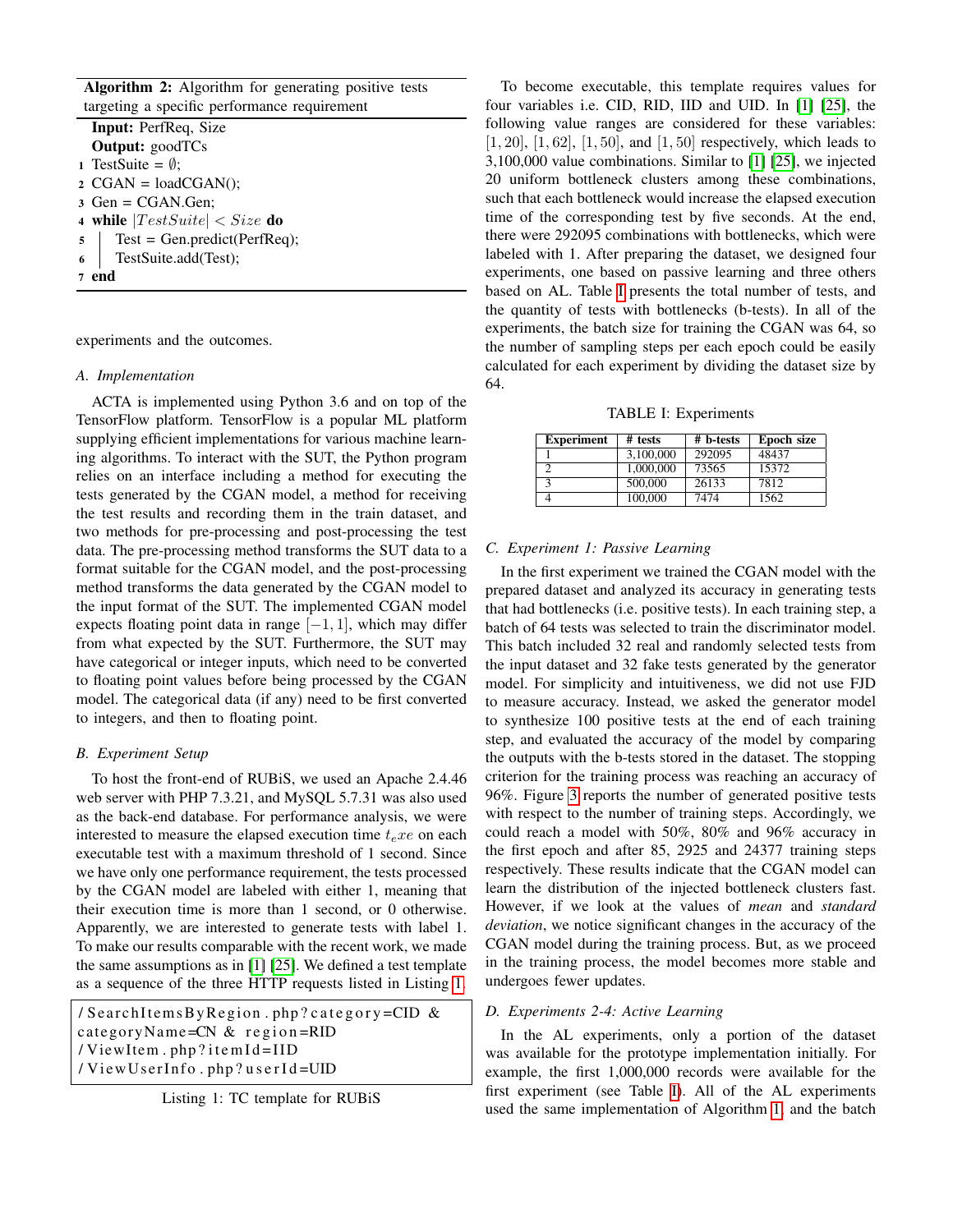<span id="page-5-1"></span>

Fig. 3: Accuracy of the CGAN in the first experiment.

size and accuracy measures were the same as experiment 1. However, in contrast to experiment 1, the tests generated by the generator model were not directly used to train the discriminator model. Instead, the discriminator model was first asked to predict the labels of those tests. These labels indicated whether the generated tests were real or synthetic. The labeled test were then sorted based on the certainty of the discriminator model about the assigned labels. Half of the tests with more uncertainty were then selected for active labeling based on the distribution of the bottleneck clusters. Active labeling was performed by a method which compared the generated input values with the value ranges of the bottleneck clusters in the whole dataset. The labeled tests were then used as real tests to update the discriminator model.

Figure [4](#page-6-1) provides a comparison between the labeling and training efforts of the four AL experiments discussed above. These results confirm that we can achieve a high accuracy with less labeling and even training effort in comparison to passive learning. However, since labeling is costly in several cases, it would be interesting to find the minimum size of the prelabeled dataset suitable for an AL scenario to achieve a certain level of accuracy. As the results of experiment 4 indicate, if we have too few pre-labeled data, then we need to spend more labeling effort during the training process.

## *E. Other Test Generation Methods*

In addition to the four experiments discussed above, we performed another experiment to compare the performance of ACTA with random testing and two recent ML methods i.e., PerfXRL [\[1\]](#page-7-0) and DN [\[25\]](#page-8-4). As detailed in Section [IV-B,](#page-4-3) we made the same assumptions as the ones made in [\[1\]](#page-7-0) [\[25\]](#page-8-4) for doing experiments on the RUBiS application. In addition to these methods, we were interested to compare ACTA with random testing. To perform random testing, we generated several combinations of input values by uniformly sampling from the domains of the input variables specified in Listing [1.](#page-4-1) Then, for each combination we verified whether it belonged to any of the bottleneck clusters or not. If yes, then the corresponding test would be a positive TC and negative otherwise.

Figure [5](#page-6-2) shows the relation between the number of positive tests and the total number of tests generated by ACTA , PerfXRL, DN and random testing. To compare ACTA with the other three methods, we used two saved CGAN models for test generation. The first CGAN (called pCGAN) was trained with passive learning in experiment 1, and the second CGAN (called aCGAN) was trained with active learning in experiment 2. As shown in Figure [5,](#page-6-2) the CGAN models performed better than random testing and PerfXRL in all cases. However, they performed worse than DN for large test suites. In particular, as we increased the size of the test suite, we noticed that the CGAN models tended to generate more duplicate tests. We also observed that aCGAN generated more duplicates than pCGAN which could be due to being trained with fewer real tests. As explained in Section [IV-D,](#page-4-4) the size of the pre-labeled dataset used in experimet 2 was 1,000,000 which is less than one third of the dataset used to train pCGAN. Since the bottleneck clusters were distributed uniformly across the initial dataset, the chance of finding positive tests in the training data would be also one third of pCGAN. However, the results indicate that the performance of aCGAN is close to pCGAN, which means that aCGAN can generate more diverse tests than pCGAN. These results confirm the assumption that letting the ML algorithm choose the data to train from may lead to a better performance.

#### V. ACTA APPLIED TO DEVOPS

<span id="page-5-0"></span>In a DevOps setting, the goal is to continuously deliver high quality software products. Here, small changes are merged rapidly with the baseline product and new versions need to be tested within a relatively short period of time. ACTA can be easily applied to a DevOps setting. In fact, the CGAN model trained by Algorithm [1](#page-3-3) can be updated to generate tests suitable for testing the performance of new versions of the SUT. The update procedure is described by Algorithm [3.](#page-7-2)

In this algorithm, first the set of labeled tests is invalidated (i.e. reinitialized to  $\emptyset$ ) since the labels may not be valid for the new version. Then, the last *TestBudget* tests executed on the previous version are reexecuted on the new version (lines 2- 8). If the execution results were the same, we assume that the change impact on the performance of the SUT is low. In this case, Algorithm [2](#page-4-0) can be used to generate positive tests for the new version using the old generator model. Otherwise, the discriminator model is trained with the newly executed tests and it will contest with the generator model until the FJD distance between the synthetic tests and the executed ones becomes low again (lines 13-28). The contest procedure is the same as that of Algorithm [1.](#page-3-3) Certainly, if we have a low budget it is more probable that no change will be detected upon executing the old tests on the new version. In this case, we may continue to use the old generator model for generating tests for the new version, which increases the probability of generating negative tests. Indeed, increase in the test budget would lead to a more updated generator model, hence more promising tests may be generated.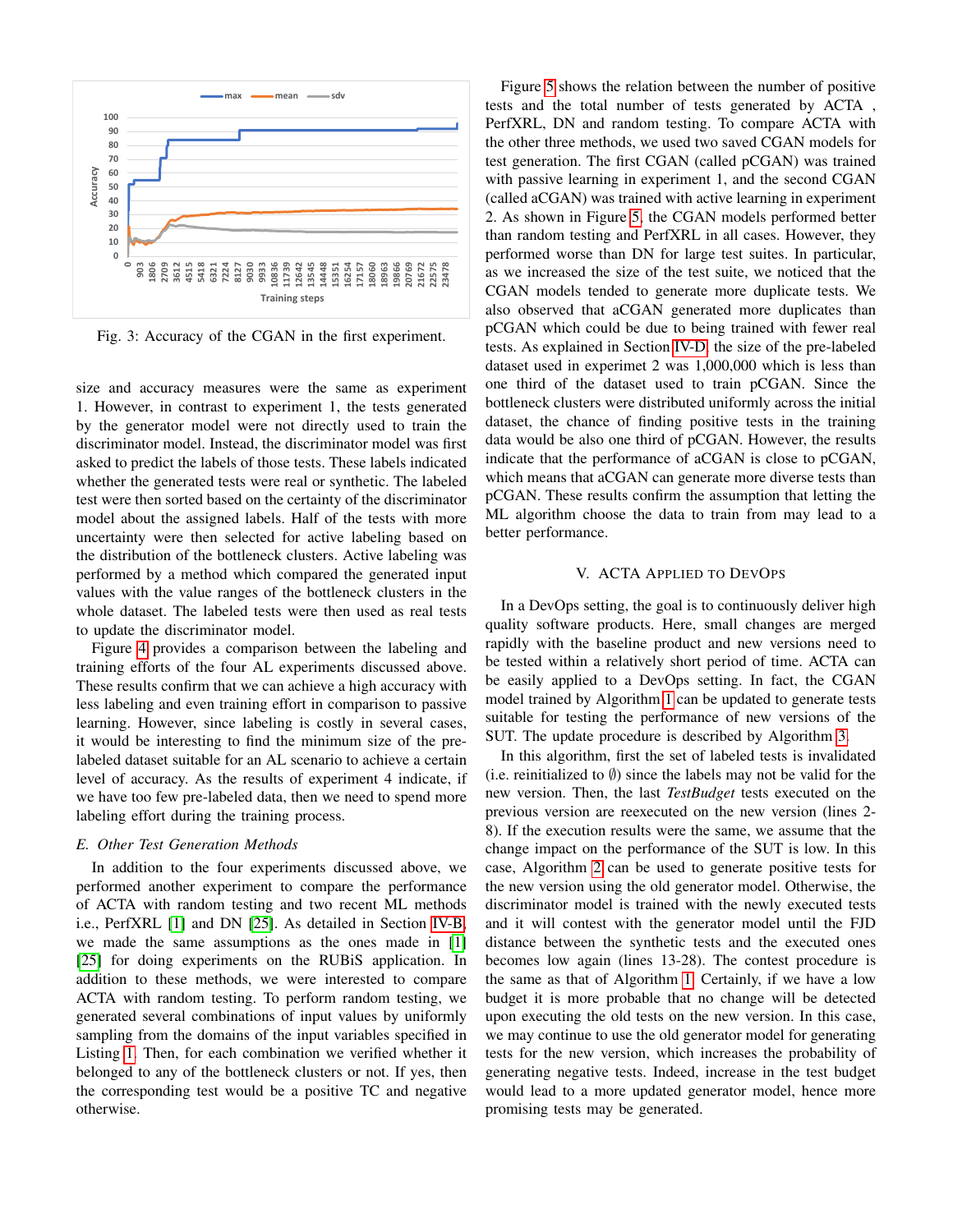<span id="page-6-1"></span>

Fig. 4: Effort comparison between the active and passive learning experiments.

To see how this algorithm works in practice, we performed another experiment with the same setup as experiment 2 in Section [IV-D.](#page-4-4) In this experiment we removed 2, 3 and 4 bottleneck clusters in three steps, such that at the end 9 clusters were removed from the set of 20 clusters used in experiments 1-4. In each step we gradually updated a CGAN saved after experiment 2. We recorded the training effort spent in each step to reach the same accuracy as reported in Figure [5](#page-6-2) for experiment 2. If we had retrained the CGAN model, then we had to spend around 15,000 training steps. However, in this experiment the training effort to address the bottleneck updates were 1237, 1763 and 2429 training steps respectively. These results confirm that the CGAN model can relatively quickly adapt to minor changes in the test data.

#### VI. RELATED WORK

<span id="page-6-0"></span>The authors of [\[7\]](#page-8-12) use symbolic execution to explore program paths and determine the probabilistic relation between the input data and the execution time of programs. The learned knowledge can then used to find input data causing the worst-case execution time. To overcome the low scalability of symbolic execution, the authors of [\[14\]](#page-8-14) propose to use reinforcement learning to learn policies from a small-scale test and apply them to a large-scale one. As another approach suitable for white-box testing, Lemieux et al. introduce PerfFuzz [\[17\]](#page-8-10) as a fuzzing tool for testing the performance of C programs. Starting from a set of random inputs, PerfFuzz iteratively generates inputs which exhibit worst-case algorithmic complexity in different components of the program. In each iteration, the inputs that execute a new program location (or increase code coverage) are saved to generate inputs in the next iteration.

In [\[23\]](#page-8-25), [\[24\]](#page-8-26), a reinforcement learning framework is presented for testing the performance of software systems. In this framework, system state is defined in terms of the performance measures of interest, and the goal of the test agent is to learn a sequence of operations that lead to the highest degradation in those measures. As another work based on reinforcement learning, Ahmed et al. [\[1\]](#page-7-0) introduce PerfXRL as an approach to find combinations of input data values that reveal performance defects in the SUT. In PerfXRL each combination of input values is represented as a state and any modification to that combination would change the system state. Here,

<span id="page-6-2"></span>

Fig. 5: Comparison with other methods.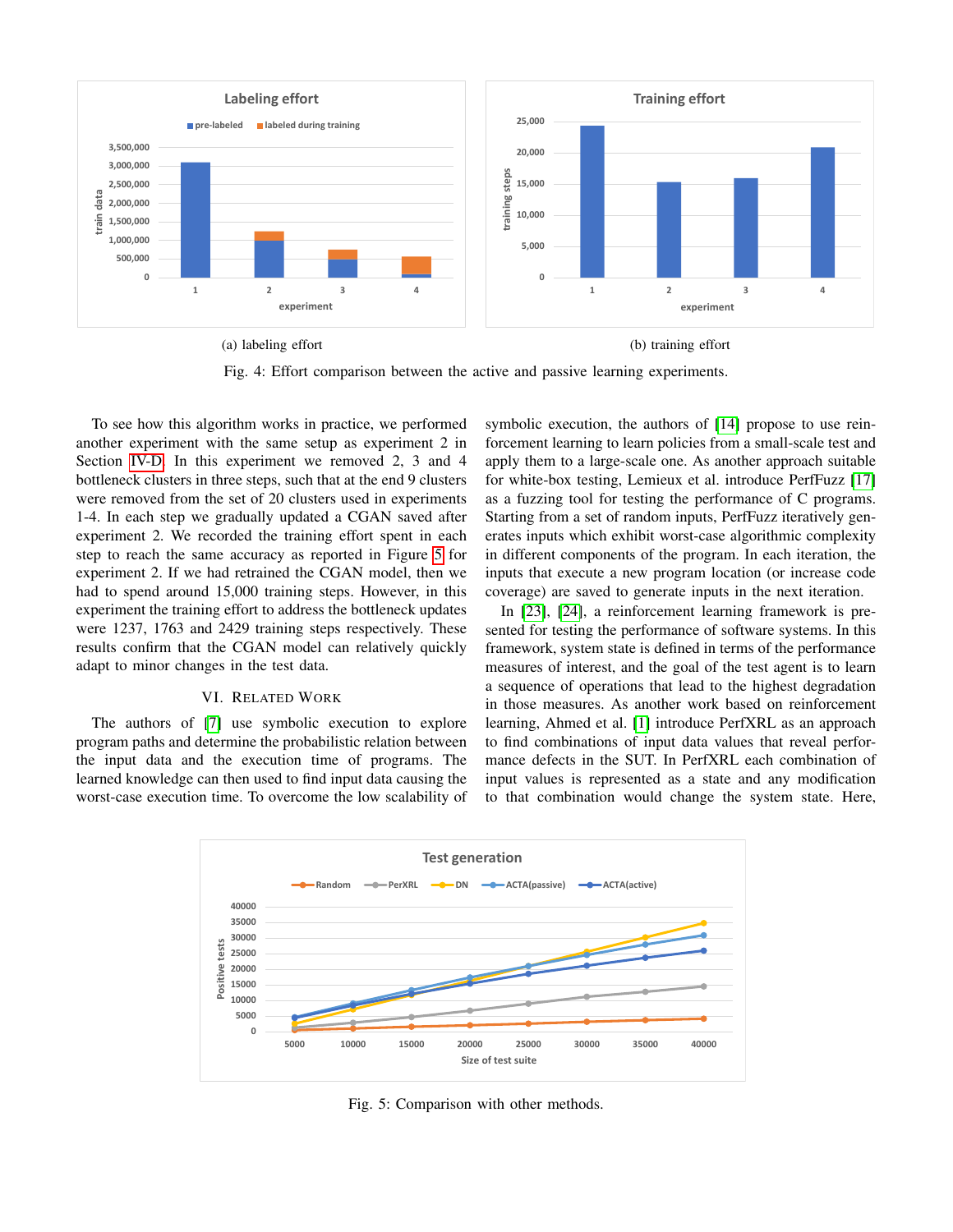Algorithm 3: Algorithm for updating the CGAN in a DevOps setting

Input: InputSpace, TestBudget 1 LabeledTests =  $\emptyset$ ; 2 OldTCs =  $\emptyset$ ; 3 while  $|Old TCs| < TestBudget$  do 4 | OldTCs.add(ExecutedTCs.lastItem()); 5 end 6 OldResults = OldTCs.results $(i)$ ; 7 TestDriver.execute(OldTCs); 8 ExecutedTCs = TestOracle.outcome(); 9 if  $OldResults \neq Executed TCs. results()$  then  $10$  CGAN = loadCGAN();  $11$  Gen = CGAN.Gen;  $12$  Disc = CGAN.Disc; 13 do 14 | UncertainTCs =  $\emptyset$ ; <sup>15</sup> Disc.train(ExecutedTCs ∪ LabeledTCs);  $16$  | CandidateTCs = Gen.synthesize(InputSpace);  $17$  | Classified TCs = Disc.classify (Candidate TCS); 18 | CGAN.updateGen(); 19 | while  $|Uncertain TCs| < TestBudget$  do 20 | | LowConfTC = findLC(ClassifiedTCs); 21 | UncertainTCs.add(LowConfTC);  $22$  end 23 | TestDriver.execute(UncertainTCs); 24 Executed  $TCs = Executed TCs \cup$ TestOracle.outcome();  $25$  | CertainTCs = ClassifiedTCs - UncertainTCs;  $26$  LabeledTCs = LabeledTCs ∪ CertainTCs; 27 while  $FJD(Execute dTCs, Candidate TCs) >$  $FJD\_Thr;$  $28$  save(CGAN); 29 end

<span id="page-7-2"></span>the goal of the test agent is to find the set of states that trigger a performance bottleneck i.e. the execution time for the embedded values is more than a given threshold. This method is only applicable to discrete input spaces. However, in most cases we have continuous input variables to decide about.

Shen et al. [\[30\]](#page-8-8) combine the genetic algorithm with contrast data mining to find combinations of input values that make the SUT's execution time exceed a given threshold. In this approach, profilers are used to measure the execution time and access to source code is required to find methods that contribute to performance issues. Genetic algorithm is also used in [\[2\]](#page-7-3) for exploring the performance space of web applications and identifying user scenarios with the potential to create the highest level of utilization for a given system resource. In this work, Markov chains are used to model user scenarios, and the genetic algorithm finds the worst path in this model with respect to the utilization of the target resource. This path represents the worst user scenario. ACTA can also be used to identify high-utilization scenarios if we consider

each decision variable in user scenarios as an input variable to explore for test generation.

As a ML approach based on decision trees, in FOREPOST [\[11\]](#page-8-27), [\[20\]](#page-8-15) rules learned from execution traces are used to find input data that lead to intensive computations. The extracted rules describe the computational intensity of workloads in terms of the properties of the input data. In [\[25\]](#page-8-4) the authors propose to use DL for finding appropriate input combinations and generating good TCs automatically. The deep model is a discriminator model trained to be able to distinguish between positive and negative tests. Therefore, we still need to generate several random tests to find some positive ones. ACTA is also based on DL. However, ACTA is active and generative rather than being passive and discriminative.

# VII. CONCLUDING REMARKS

<span id="page-7-1"></span>Taking advantage of the recent advances in machine learning, we presented ACTA as a new method for automated performance test case generation. ACTA is suitable for blackbox settings, where (1) we don not have access to source code and structural/behavioral models, (2) we deal with a potentially large input space consisting of variables of any categorical/numerical data type, (3) we have a limited test budget, and (4) the system is continuously changing. ACTA is implemented in Python and the experiments on a benchmark web application confirm its practicality and efficiency. Despite being originally proposed for performance testing, there is no limitation to use ACTA for testing other quality attributes e.g. dependability and security.

In the current implementation, ACTA only supports basic active learning based on uncertain sampling. Providing support for other sampling strategies and more recent extensions of active learning (e.g. single-pass active learning [\[19\]](#page-8-28) and hybrid active learning [\[18\]](#page-8-29)) are considered as future work. Furthermore, the architecture of the deep models in ACTA is simple. Investigating other types of layers (e.g. convolutional) and activation functions is also planned for future. Last but not the least, the input space of the benchmark application analyzed in this paper was rather small and comprised of quite a few variables. We still need to evaluate the scalability of ACTA to large input spaces with tens of variables.

#### ACKNOWLEDGMENT

This work was carried out during the tenure of an ERCIM 'Alain Bensoussan' Fellowship Program and has been partially supported and funded by the ITEA3 European [IVVES](https://itea3.org/project/ivves.html) project.

#### **REFERENCES**

- <span id="page-7-0"></span>[1] Tanwir Ahmad, Adnan Ashraf, Dragos Truscan, and Ivan Porres. Exploratory performance testing using reinforcement learning. In *2019 45th Euromicro Conference on Software Engineering and Advanced Applications (SEAA)*, pages 156–163. IEEE, 2019.
- <span id="page-7-3"></span>[2] Tanwir Ahmad, Dragos Truscan, and Ivan Porres. Identifying worstcase user scenarios for performance testing of web applications using markov-chain workload models. *Future Generation Computer Systems*, 87:910–920, 2018.